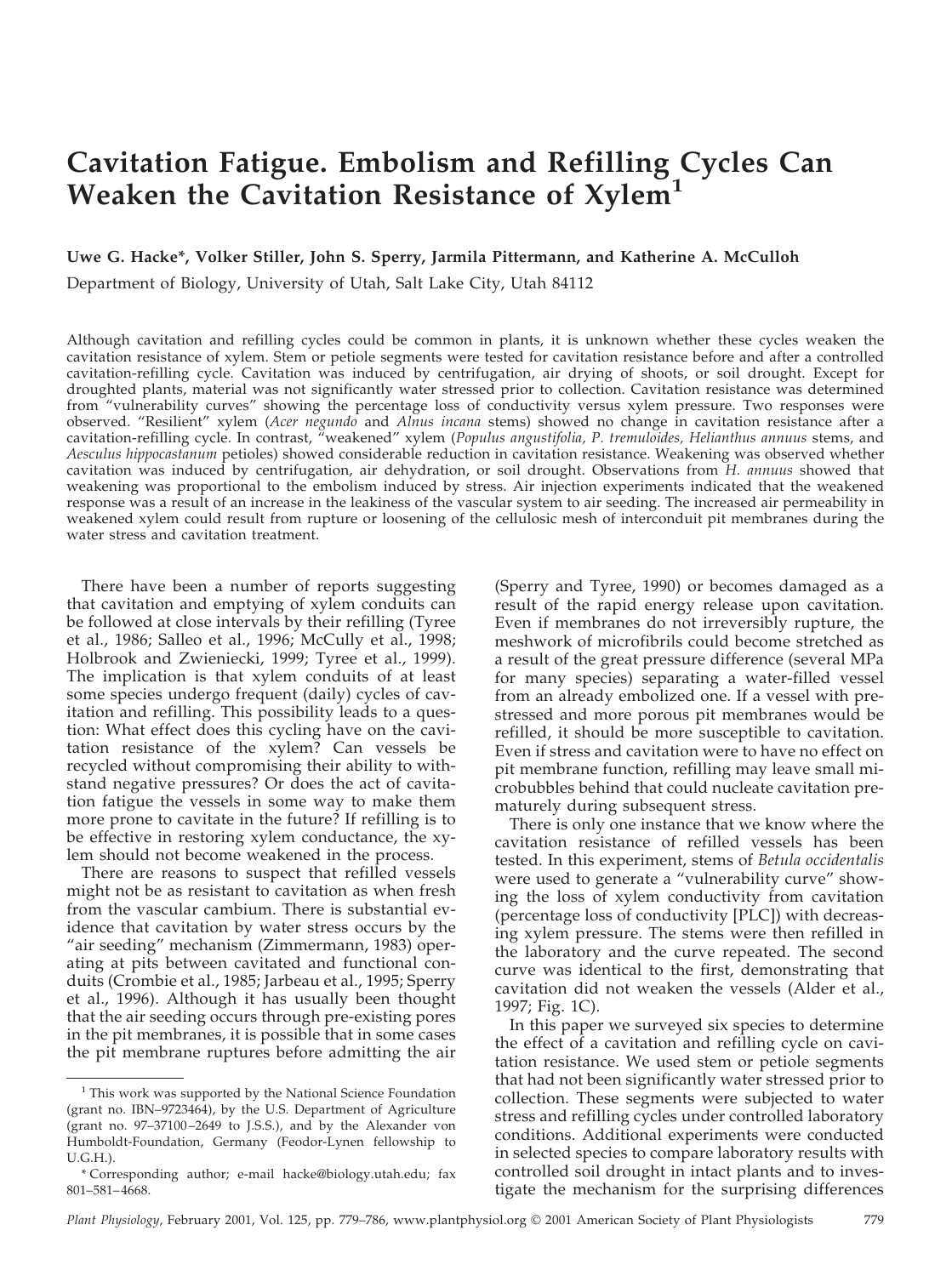

**Figure 1.** Native  $(\blacksquare)$  versus stressed  $(\square)$  vulnerability curves showing the resilient response of stem xylem in Acer negundo, Alnus incana, and B. occidentalis. Curves show the PLC with decreasing xylem pressure. Native and stressed curves were similar (*t* test,  $P > 0.05$ ). Means and se,  $n = 6$ . B. occidentalis curves are from Alder et al. (1997).

that we observed in the response of xylem to the cavitation and refilling cycle.

#### **RESULTS**

#### **Native Versus Stressed Vulnerability Curves**

All native vulnerability curves possessed a similar shape, with little PLC occurring until xylem pressures dropped below some threshold value, which caused the PLC to increase steeply (Figs. 1 and 2,

ent responses to the cavitation-refilling treatment. In the "resilient" response (*Acer negundo* and *Alnus incana*), the stressed curve was identical to the native

in Figures 1 and 2.

curve (Fig. 1, compare open versus solid squares), as had been found previously for *B. occidentalis* (Fig. 1C; Alder et al., 1997). In a converse manner, in the "weakened" response (*Populus angustifolia, P. tremuloides, A. hippocastanum,* and *H. annuus*), the second curve was substantially more vulnerable to cavitation (Fig. 2, compare open versus solid squares). For example, in *P. angustifolia*, PLC at  $-0.5$  MPa was 9% in the native curve versus nearly 50% in the stressed curve (Fig. 2A). In *H. annuus*, PLC at  $-1.0$  MPa was 9% versus 81% in the native versus stressed curves, respectively (Fig. 2D). The shape of the weakened curve was also different from the native curve. Rather than having an approximately sigmoidal shape with an embolism threshold as in a native curve, weakened curves resembled more of an exponential increase in PLC to a maximum and showed no pressure threshold (e.g. Fig. 2D).

solid squares). Material used for these experiments was unlikely to have experienced significant drought-induced embolism. For *Helianthus annuus* and *Aesculus hippocastanum* we only used segments with less than 10% native PLC. The remaining material was from a riparian Red Butte Canyon site that does not experience soil drought or xylem pressures below the embolism thresholds for the native curves

Stressed vulnerability curves revealed two differ-

## **Air Dehydration Versus Centrifuge Comparison and Soil Drought Experiments**

The weakening response was identical whether xylem was stressed to  $>70$  PLC on the centrifuge or by air drying. The PLC at test xylem pressures of  $-0.5$ and 21.0 MPa for *P. angustifolia* and *A. hippocastanum*, respectively, was not different for material that had been previously stressed by air drying or by centrifugation. (Fig. 4, compare spun versus air-dried PLC in stressed stems). This indicated that the weakening response was not caused by mechanical stress associated with centrifuging.

The weakening effect was also observed in *H. annuus* stems that had been stressed in the intact plant during controlled soil drought. In stems where native PLC exceeded 95% as a result of the drought, the vulnerability curve showed an even greater weakening effect than curves from stems stressed in the centrifuge (Fig. 2D, compare open circles and open squares). The greater weakening in the droughted plants was associated with their having been stressed to greater PLC  $(>95%)$  than the centrifuged stems  $(75\% - 95\%)$ .

Further results from *H. annuus* confirmed that the extent of weakening depended on the extent of native embolism induced by the previous stress treatment.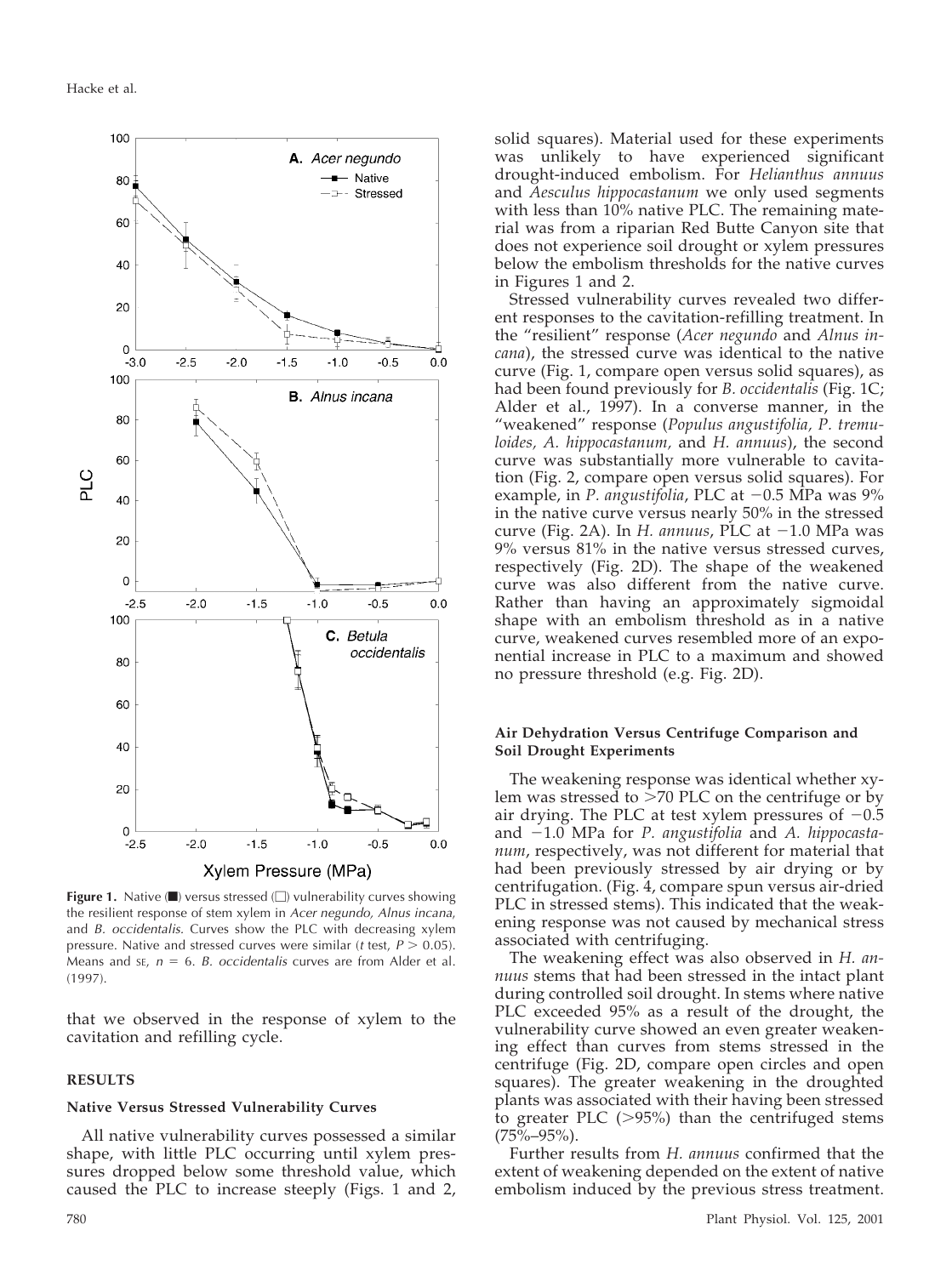

**Figure 2.** Native  $(\blacksquare)$  versus stressed  $(\square)$  vulnerability curves showing the weakened response seen in xylem of P. angustifolia, P. tremuloides, A. hippocastanum, and H. annuus. All data is for stem xylem except for petioles in A. hippocastanum. Means and  $s_{F}$ ,  $n = 6$ . Stressed xylem was significantly more vulnerable to embolism than the non-stressed native xylem (t test; \*  $P$  < 0.05; \*\*  $P$  < 0.01). Stems of H. annuus that were stressed in droughted plants to a native PLC .95% also exhibited a weakening response (D, compare open circles for droughted stems with open squares for centrifuged stems).

When native PLC caused by the stress treatment was plotted versus the PLC induced by a  $-1$  MPa test pressure, a strong linear relationship ( $P < 0.0005$ ,  $r<sup>2</sup>$  $= 0.95$ ) was found across stems from all well-watered and droughted plants, and from excised shoots that were air-dried to various PLC values from  $\langle 30\%$  to  $>95\%$  (Fig. 3).

# **The Bubble Versus Air Seeding Hypotheses for the Weakening Response**

Experiments on *P. angustifolia* and *H. annuus* did not support the hypothesis that weakening resulted from bubbles remaining in xylem conduits after the refilling treatment. *P. angustifolia* stems stressed to .70 PLC and refilled showed the same PLC at a test pressure of  $-0.5$  MPa ( $P > 0.05$ ) whether they were measured immediately after refilling  $(47.8 \pm 19.8)$ PLC) or following the overnight soaking and pressurizing treatment (56.6  $\pm$  3.7 PLC). Stems of *H*. *annuus* droughted to >70 PLC and refilled with degassed water exhibited the same PLC ( $P > 0.05$ ) from a test pressure of  $-1.0$  MPa (72.3%  $\pm$  2.8%,  $n = 3$ ) as stems refilled in the normal manner (73.1%  $\pm$  3.9%,  $n = 3$ ). If bubbles were causing the weakening response, either treatment should have promoted their dissolution, thereby reducing the weakening response. Stem segments of *P. angustifolia* that were heavily embolized (81.9  $\pm$  10.2 PLC) independent of water stress (via air entry at cut ends, see "Materials and Methods") did not exhibit any weakening response relative to native material  $(P > 0.05)$  when refilled and subjected to a test pressure of  $-0.5$  MPa  $(3.3 \pm 16.8 \text{ versus } 9.0 \pm 11.6 \text{ PLC}, \text{respectively}).$  The refilling treatment apparently eliminated any microbubbles that would have caused a weakening effect even in these non-stressed stems, according to the bubble hypothesis.

Results did support the air seeding hypothesis. In the weakened species *P. angustifolia* and *A. hippocastanum*, there was significantly more PLC by air injection at a test pressure for stressed versus native material (Fig. 4, white bars, compare native versus stressed). In contrast, the resilient stems of *A. negundo* (Fig. 1A) did not show any difference in PLC by air injection in native versus stressed stems (Fig. 5, white bars, native versus stressed).

According to the air-seeding hypothesis, the PLC in native or stressed xylem should be the same whether it was induced by air injection or dehydration. This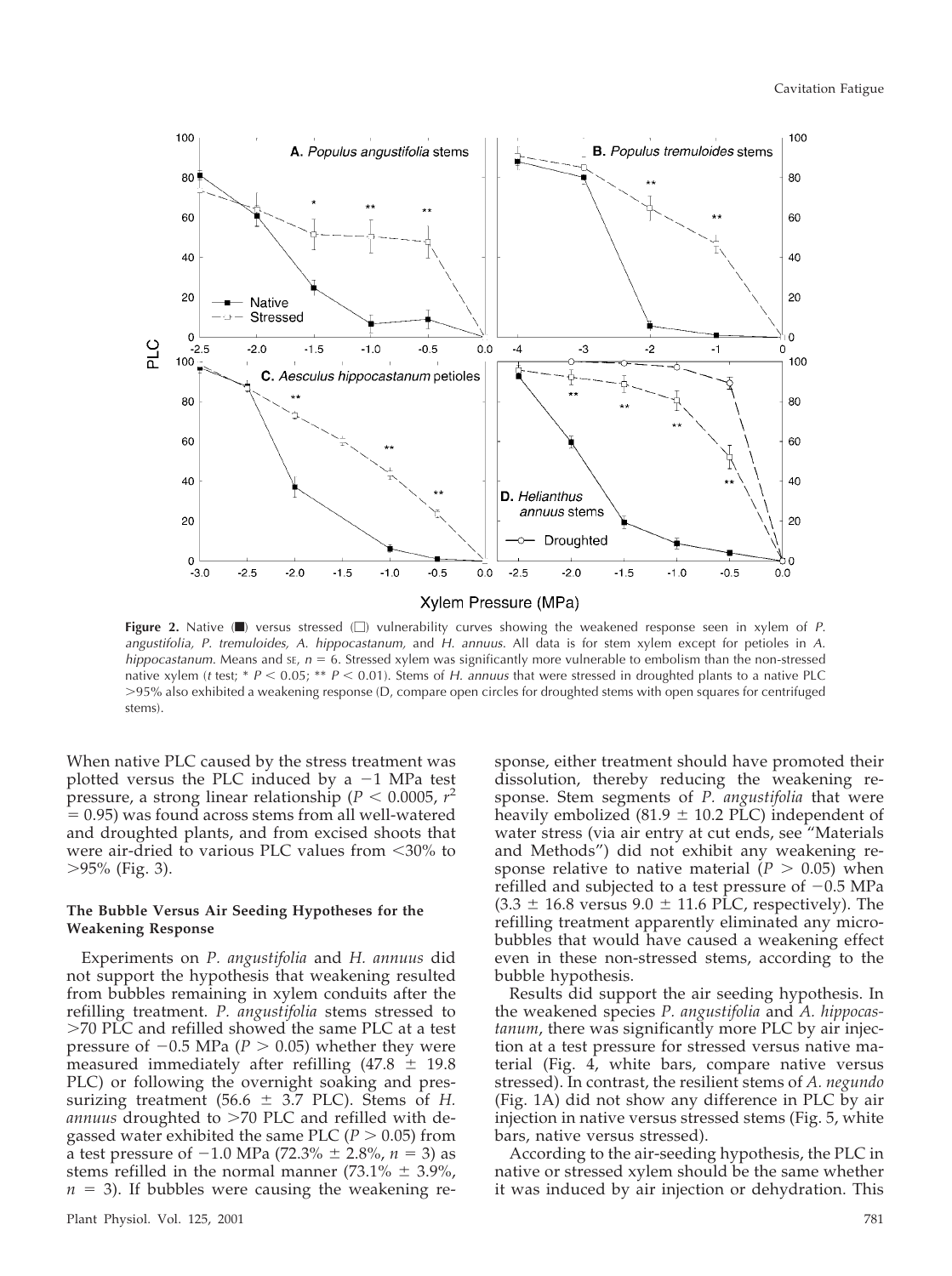

**Figure 3.** Relationship between Native PLC from a water-stress treatment versus the PLC at test pressure of  $-1.0$  MPa in H. annuus stems. The greater the PLC caused by stress, the more extensive the weakening response as indicated by greater PLC at the test pressure. O, Stems from well-watered plants where water stress was minimal and native PLC was generally below 20%. A subset of these stems with  $<$  5 PLC were used to generate the native and stressed curves in Figure 2D.  $\bullet$ , Stems from droughted plants where water stress caused  $>70$  PLC. A subset of these stems with PLC  $>95\%$  were used to generate the droughted stem curve in Figure 2D.  $\oplus$ , Excised stems that were air dried to varying PLC values as shown. Dotted lines show 95% confidence intervals for the regression.

was the case in all instances (Figs. 4 and 5) except stressed stems of *P. angustifolia.* In these stems the air injection caused less PLC than expected from dehydration results (Fig. 4A, compare white and black bars for stressed material). This may have resulted from the applied test pressure being less than the actual injection pressure (see "Materials and Methods"). This was supported by results of the pulsed injection applied to *A. hippocastanum* petioles. Whereas normal injection at the test pressure of 1 MPa caused 31.7  $\pm$  4.4 PLC in stressed petioles, the pulsed method (same test pressure) resulted in a higher value of 51.9  $\pm$  7.4 PLC, which was not significantly different from stressed petioles centrifuged to the test xylem pressure as shown in Figure 4B ("stressed, injected" versus "stressed, spun"). Applying the pulsed procedure to native petioles of this species caused no difference ( $P > 0.05$ ) in the test pressure PLC versus the steady injection (7.6  $\pm$  4.2 versus 7.4  $\pm$  4.1 PLC, respectively).

## **DISCUSSION**

The results revealed two responses to controlled cavitation-refilling cycles. In the resilient response there was no change in cavitation resistance (Fig. 1), as seen previously for *B. occidentalis* (Alder et al., 1997). In the weakened response, cavitation resistance was substantially reduced following a cavitation-refilling cycle (Fig. 2), indicating a "cavitation fatigue" by analogy with the stress-induced

weakening of metals. The weakened response was detected regardless of whether cavitation was induced by centrifugation, air dehydration, or soil drought in intact plants (Figs. 2–4). The air injection experiments indicated that the weakening response was a result of an increase in the leakiness of the vascular system to air seeding (Figs. 4 and 5). The extent of weakening was proportional to the extent of native PLC induced by stress (Fig. 3).

It is presumable that the increased leakiness occurred at the inter-conduit pit membranes where air seeding has been shown to occur in other studies (Crombie et al., 1985; Jarbeau et al., 1995; Sperry et al., 1996). It is unknown whether the leaky xylem was caused by pit membrane rupture in association with cavitation or by a stretching and weakening of the cellulose mesh of the membrane. If actual rupture had occurred, the weakening effect would probably



Figure 4. PLC in stem (P. angustifolia, A) and petiole (A. hippocastanum, B) segments at the indicated test pressure (see Fig. 6, procedure 2) for the centrifuge method (black bars) and the air injection method (open bars, injected). Results shown for native segments (left) and separate stressed segments (right). Stressed segments were dehydrated to a stress pressure of  $-2.5$  MPa and refilled. Dehydration was achieved by centrifugation (spun, injected) or air drying (air dried). Treatments with same letters were not different ( $P > 0.05$ ; LSD test). Means and SE,  $n = 5$  to 12.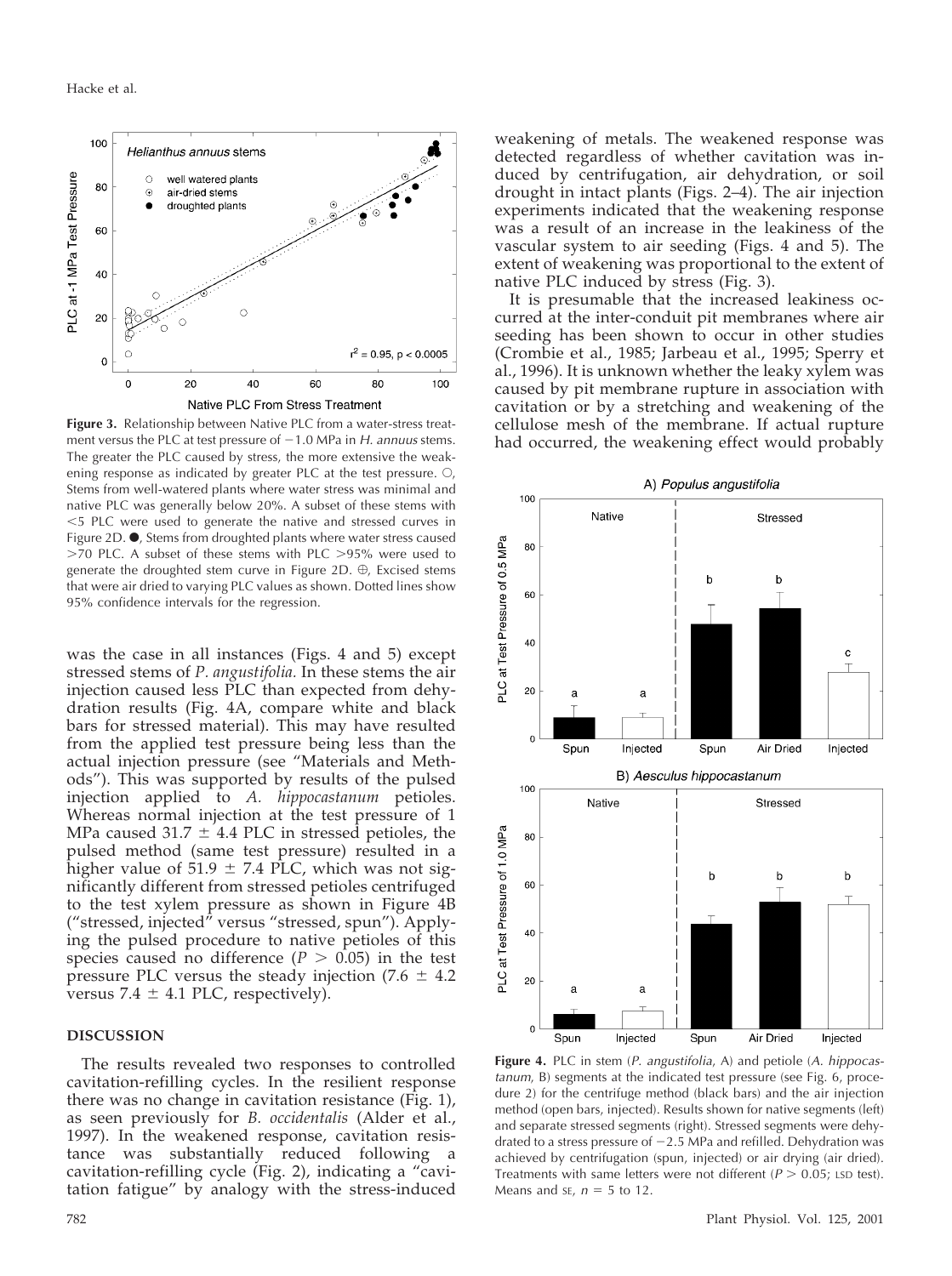

Figure 5. PLC in stem segments of A. negundo at a test pressure of  $-0.5$  MPa for the centrifuge method (solid bars, spun) and the air injection method (open bars, injected). Results shown for native segments (left) and separate stressed segments (right). Stressed segments were dehydrated in the centrifuge to  $-3$  MPa and refilled. Treatments were not different ( $P > 0.05$ ; LSD test).

be permanent. If leakiness was caused by stretching of the complex linkages between cellulose microfibrils, it is possible that the plant could restore these linkages and eliminate the weakening effect in vivo. The large weakening response seen in both *Populus* species (Fig. 2, A and B) is consistent with results of Sperry et al. (1991) who observed degradation of intervessel pit membranes in older growth rings of *P. tremuloides*. Our experiments suggest that this degradation may have been caused by previous stress events.

Our results were obtained from contrived, often severe, stress events in the laboratory and the greenhouse, and all material was refilled under artificial conditions. How relevant are the results to cavitation resistance of intact plants in the field? Weakening in *H. annuus* was proportional to native PLC (Fig. 3), suggesting that whenever cavitation occurs weakening would follow for a non-resilient species. With the exception of the droughted *H. annuus*, our material showed no evidence of substantial weakening in the native state: all native curves possessed a roughly sigmoidal shape with a threshold embolism pressure (Figs. 1 and 2, native curves). However, we purposely selected young material that was unlikely to have experienced significant cavitation in situ. The naturally growing plants in Red Butte Canyon live in a consistently moist riparian habitat where minimum stem xylem pressure is not likely to vary during the growing season (e.g. Sperry and Sullivan, 1992). They do not experience much cavitation, and their native curves did not show much evidence of weakening from prior stress events.

In contrast, a different type of native vulnerability curve is often seen in stem xylem of species that experience strong seasonal variation in soil moisture.

For example, upland species from the Sonoran desert possess very high native PLC  $(>50\%)$  even under favorable water availability, and the native curves can have a shape very similar to that of the weakened xylem in our study (Pockman and Sperry, 2000). The same was found for cold desert shrubs of the Great Basin (Hacke et al., 2000a). These results suggest that unlike the riparian species we examined here, species subjected to large fluctuations in xylem pressure and that experience significant cavitation in situ may also exhibit a permanent weakening response as indicated by high native PLC and the shape of the native vulnerability curve.

Root xylem of woody plants often exhibits the same symptoms of weakening. Roots can have high native PLC (>50%; Sperry and Saliendra, 1994; Alder et al., 1996; Kolb and Sperry, 1999) even under favorable water availability, and their native vulnerability curves can have a shape typical of the weakening response that we observed under laboratory conditions. Root xylem is commonly more vulnerable to cavitation than stem xylem as evidenced by less negative xylem pressures required to cause 100% embolism. During soil drought, xylem pressures in roots can drop to cavitation-inducing levels (thus inducing weakening), whereas stem xylem experiences no cavitation (Alder et al., 1996; Kolb and Sperry, 1999; Hacke et al., 2000b).

In our study we only addressed weakening caused by water stress-induced cavitation. It is possible, but not documented, that weakening may also be caused by freezing-induced cavitation. However, this is unlikely in our species since some of the native material we used had been subjected to at least one winter, and previous studies have indicated that extensive cavitation by freezing is likely in our species (Sperry and Sullivan, 1992; Sperry et al., 1994). The mechanisms of freezing- versus water stress-induced cavitation are quite different, so it cannot be predicted how the two forms of cavitation might differ with respect to the weakening phenomenon.

Further experiments are needed to test whether weakening is a permanent condition, or whether processes associated with natural refilling in intact plants can restore the initial cavitation resistance. Weakening could compromise the functioning of species experiencing cavitation and refilling cycles in nature. These species may possess resilient xylem or may have some means of repairing the weakening effect. The phenomenon of cavitation fatigue complicates the interpretation of vulnerability curves because it means that they can represent the inherent properties of the original xylem and its subsequent stress history. The weakening effect explains the large differences seen in some vulnerability curves when performed on flushed versus non-flushed native material (Sperry et al., 1991; Pockman and Sperry, 2000): weakened xylem that is embolized under field conditions will only show up on a vul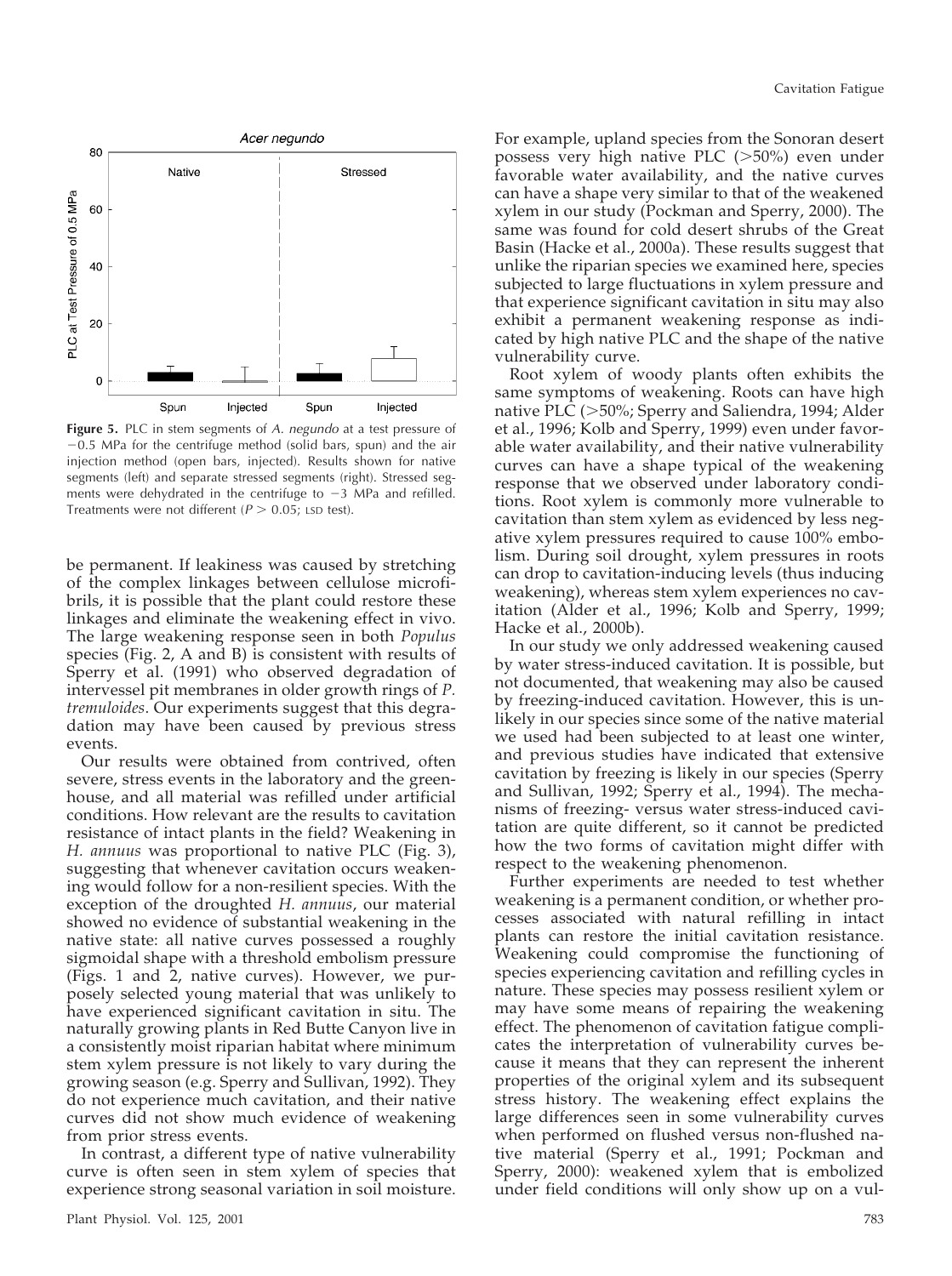nerability curve if the xylem is first refilled by flushing. For curves obtained from flushed material (via centrifuge or air injection methods), the more resistant, low pressure end of the vulnerability curve may reflect the original xylem properties, whereas the high pressure end of the curve may be much more variable to the extent it is modified by permanent weakening effects.

#### **MATERIALS AND METHODS**

## **Plant Material**

Stem segments were collected from *Populus angustifolia* James, *Populus tremuloides* Michx., *Alnus incana* Moench, and *Acer negundo* growing along Red Butte creek in Red Butte Canyon near Salt Lake City (111°47'W, 40°47'N, elevation 1,750 m). This is the same site from which *Betula occidentalis* Hook. stems of the Alder et al. (1996) study were collected. Stem material was collected between late March and July of 1999. The moist riparian habitat was selected because previous studies have indicated that stems would experience pressures above  $-1.0$  MPa, with native embolism being less than 15% in *B. occidentalis* and *A. incana* during the growing season (Dina, 1970; Sperry and Sullivan, 1992; Dawson and Ehleringer, 1993; Sperry et al., 1994).

Petiole segments of *Aesculus hippocastanum* were collected in July 1999 from a single tree on the campus of the University of Utah where it received frequent irrigation. We also collected stem segments from greenhouse-grown *Helianthus annuus*. Plants were grown in 4.5-L pots under natural light and well-watered conditions until the incipient flowering stage when they were used for the experiments. The soil consisted of 22% each of topsoil, perlite, and wood mulch, 17% vermiculite, 11% peat mulch, and 6% sand.

#### **Native Versus Stressed Vulnerability Curves**

The cavitation resistance of the xylem was determined from vulnerability curves that show the relationship between xylem pressure and the PLC caused by cavitation and subsequent embolism of the xylem conduits. Comparison was made between the "native" curve measured on branch segments after collection versus the "stressed" curve measured on segments previously stressed in the laboratory to a xylem pressure causing  $>70$  PLC (Fig. 6, procedure 1) and then refilled.

Native and stressed vulnerability curves were measured using the centrifugal force method (Alder et al., 1997). For the native curves, stem segments (petioles in *A. hippocastanum*) 1- to 2-years-old and 0.14 m long were flushed at a mild pressure of 75 kPa for 30 min with deionized and filtered (0.2  $\mu$ m) water to reverse any native embolism. Native PLC was measured for those species where we had no knowledge of water potentials in the intact plants (*H. annuus* and *A. hippocastanum*). After flushing, the maxi-



**Figure 6.** Summary of procedures used to assay the effect of water stress on cavitation resistance. Both began with non-stressed native material that was flushed to remove any native PLC. In procedure 1 (e.g. results in Figs. 1 and 2), the centrifuge method was used to generate a "native" vulnerability curve, material was re-flushed, and then a second "stressed" vulnerability curve was completed. In procedure 2 (e.g. results in Figs. 4 and 5), PLC at a single "test" pressure (usually 0.5 or 1.0 MPa) induced by centrifugation or air injection was measured with or without the stems having prior exposure to a "stress" pressure sufficient to cause  $>70$  PLC. The stress pressure was applied using the centrifuge method or by air drying.

mum hydraulic conductivity ( $K_{\text{max}}$ ) was measured. The segments were spun in a centrifuge  $(>2$  min at speed) to induce a known negative xylem pressure calculated from the angular velocity and length of the segment (Alder et al., 1997). The PLC caused by centrifugation was calculated from the hydraulic conductivity after spinning relative to *K*max. The same segments were spun to progressively lower negative pressures until PLC reached 70% to 85%. Curves were based on mean embolism of a minimum of six segments.

Except for *A. hippocastanum*, the stressed curve was measured on the same segments used for the native curve. The segments were flushed to refill embolized conduits and restore hydraulic conductivity to within 10% of the original  $K_{\text{max}}$ . In a few heavily embolized segments (PLC  $>$  90%), the initial  $K_{\text{max}}$  could not be restored after multiple flushes. The reason for this is unknown, and these segments were discarded. The stressed vulnerability curve was measured on the refilled segments with a minimum sample size of six.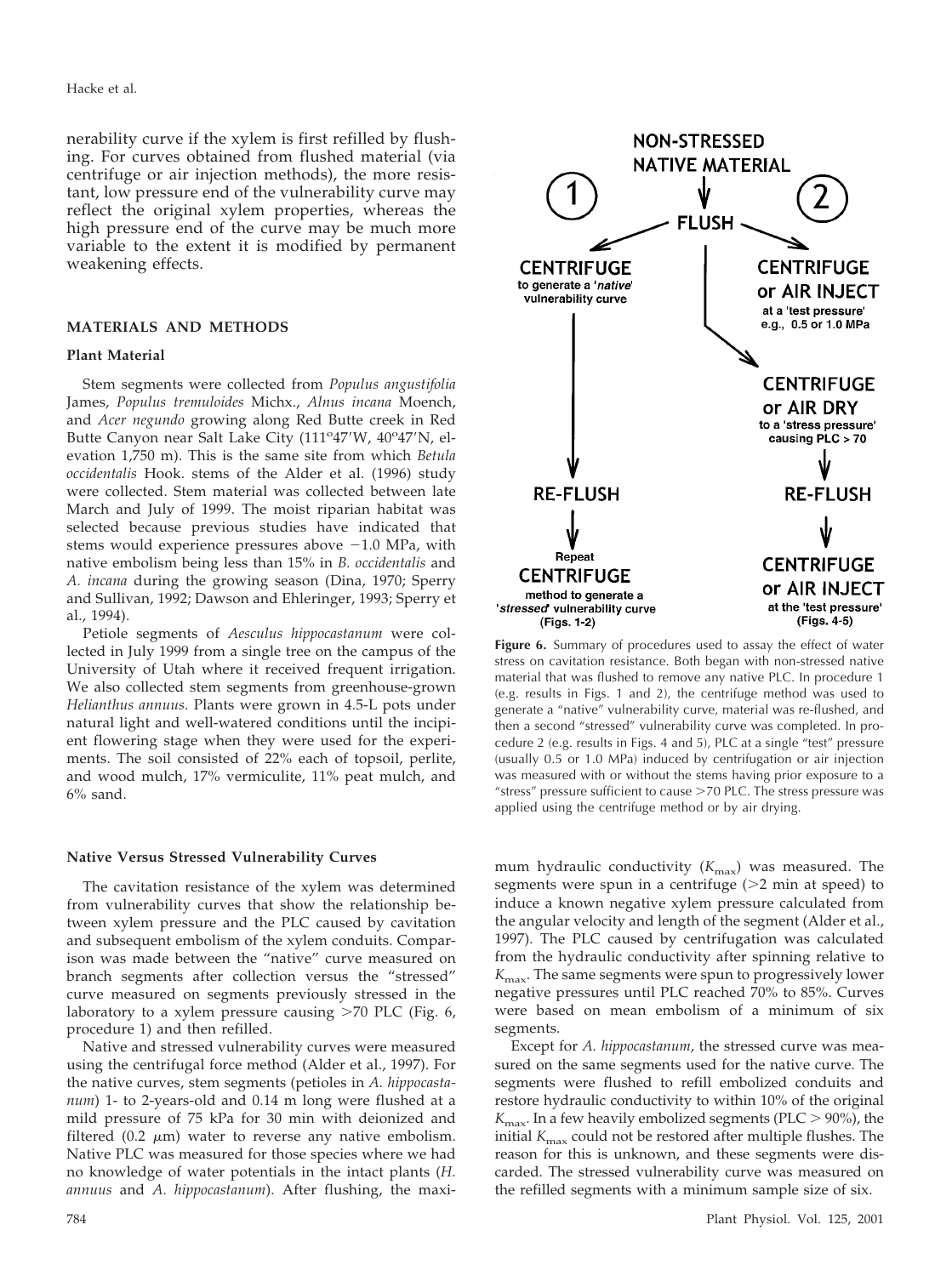## **Air Versus Centrifuge Dehydration Comparison**

To test whether the weakened resistance to cavitation that we observed in stressed stems of some species (the "weakened" response, see "Results") was a function of the xylem pressure versus mechanical stress in stems during centrifugation, we compared the effect of stressing the xylem in the centrifuge with comparable water stress induced by air dehydration (Fig. 6, "air dry" option in procedure 2). Two species showing the weakening response were chosen (*A. hippocastanum* and *P. angustifolia*). Unstressed, native material was flushed and centrifuged  $(n =$ 6–8) or air-dried ( $n = 5$ –8) to a stress pressure inducing  $>$ 70 PLC. Segments were reflushed, and then centrifuged at a moderate test pressure of  $-0.5$  or  $-1.0$  MPa. This test pressure was chosen because significant PLC at such high (less negative) pressure was indicative of the weakening response. Water potential during air dehydration was measured with stem psychrometers (PWS Instruments, Guelph, Ontario, Canada) in *P. angustifolia* or on detached leaves using the pressure chamber in *A. hippocastanum.*

Air drying experiments were also conducted on detached shoots of *H. annuus.* Nine shoots were dried, and PLC was measured on stem segments that had been excised from the shoots under water to avoid causing embolism during collection. Stems were refilled, centrifuged to a test pressure of  $-1$  MPa, and measured for PLC to determine the magnitude of the weakening response.

# **Controlled Soil Drought Experiments**

We used the greenhouse-grown *H. annuus* plants (see "Plant Material") to compare the extent of weakening caused by soil drought in intact plants with that caused by centrifugal or air-drying stress on excised stems. Plants were well-watered until the incipient flowering at which time water was withheld for  $>1$  week. Stem segments ( $n =$ 11 from 11 plants) were excised from droughted plants under water to avoid causing embolism during collection, were measured for native embolism, and were refilled. Segments with  $>95\%$  native PLC ( $n = 5$ ) were used to generate a complete vulnerability curve using the centrifuge method. The other six segments were centrifuged to a test pressure of  $-1$  MPa and were measured for PLC.

# **Experiments on the Mechanism of the Weakening Response**

We tested two hypotheses proposed to account for the weakening response. The first was the bubble hypothesis: After flushing a stressed and embolized segment, residual bubbles remained in the vessels to nucleate cavitation at mild xylem pressures in the stressed stems. The second was the air-seeding hypothesis: The xylem conduits become more leaky to air as a result of the stress episode, thus lowering the air-seeding threshold and increasing the vulnerability to cavitation.

We tested the bubble hypothesis on *P. angustifolia* with two types of experiments. In one experiment, a set of stems  $(n = 3)$  was exposed to a stress pressure causing  $>70$  PLC

and flushed to within 10% of  $K_{\text{max}}$ . Stems were submerged in water and pressurized at 2 MPa overnight to promote bubble dissolution, and the PLC at a  $-0.5$  MPa test pressure was measured the next day. PLC at the test pressure was compared with stems not given the overnight treatment to determine if weakening had been reduced by soaking the stems. In a second experiment, native stems  $(n = 4)$  were flushed and artificially embolized without subjecting the stems to water stress-induced cavitation. This was done by blowing air into one end at low pressure (0.1 MPa) or by spinning them to a modestly negative pressure  $(-0.5 \text{ MPa})$  with both ends exposed to air. We refilled these stems and measured the PLC at the test pressure to evaluate the extent of weakening. If the bubble hypothesis was correct, it should not matter how the embolism was formed (whether artificially or by cavitation) and these non-stressed stems should show weakening.

We also tested the bubble hypothesis on *H. annuus* stems that had been naturally embolized during the soil drought. One set of embolized stems was flushed with the normal non-degassed water supply, and a second was flushed with degassed water. Flushing lasted  $>$  30 min. Stems were then embolized at a test pressure of  $-1.0$  MPa and evaluated for weakening. If microbubbles were causing the weakening response, the use of degassed water should have promoted their dissolution and reduced the weakening response.

We tested the air seeding hypothesis with a series of air injection experiments on stem segments of *P. angustifolia* and *A. negundo* and petiole segments from *A. hippocastanum*. The air injection procedure determined the PLC caused by pushing air into xylem vessels through air seeding sites. It is normal that the PLC caused by air pressure is the same as that caused by xylem pressure of equal, but opposite, magnitude (Sperry et al., 1996). In the injection procedure, 0.14-m-long segments were inserted through a double-ended pressure chamber with both segment ends protruding (see also Salleo et al., 1992; Sperry and Saliendra, 1994). The mid-section of the segment was subjected to 10 min of the test air pressure  $(=$  the opposite of the test xylem pressure by centrifugation for the same species) inside the chamber. Hydraulic conductivity of the segments was measured before and after the injection treatment.

A potential shortcoming of this injection procedure is that the air pressure measured by the gauge on the chamber may not be the same as the pressure at the actual site of air injection in the segment's vascular system when air is flowing from the chamber and through the stem xylem to the outside. To minimize this potential problem we designed a "pulsed" injection procedure that we applied to the petioles of *A. hippocastanum* for comparison with the normal injection. The double-ended injection chamber (with segment) was enclosed within a larger closed pressure chamber. Both chambers were initially pressurized to the test pressure, blocking flow through the segment, and equalizing all pressure at the gauge value of the injection chamber. The pressure in the larger chamber was then quickly reduced to ambient, exposing the segment to a pulse of air equal to the gauge pressure. After 1.5 min of